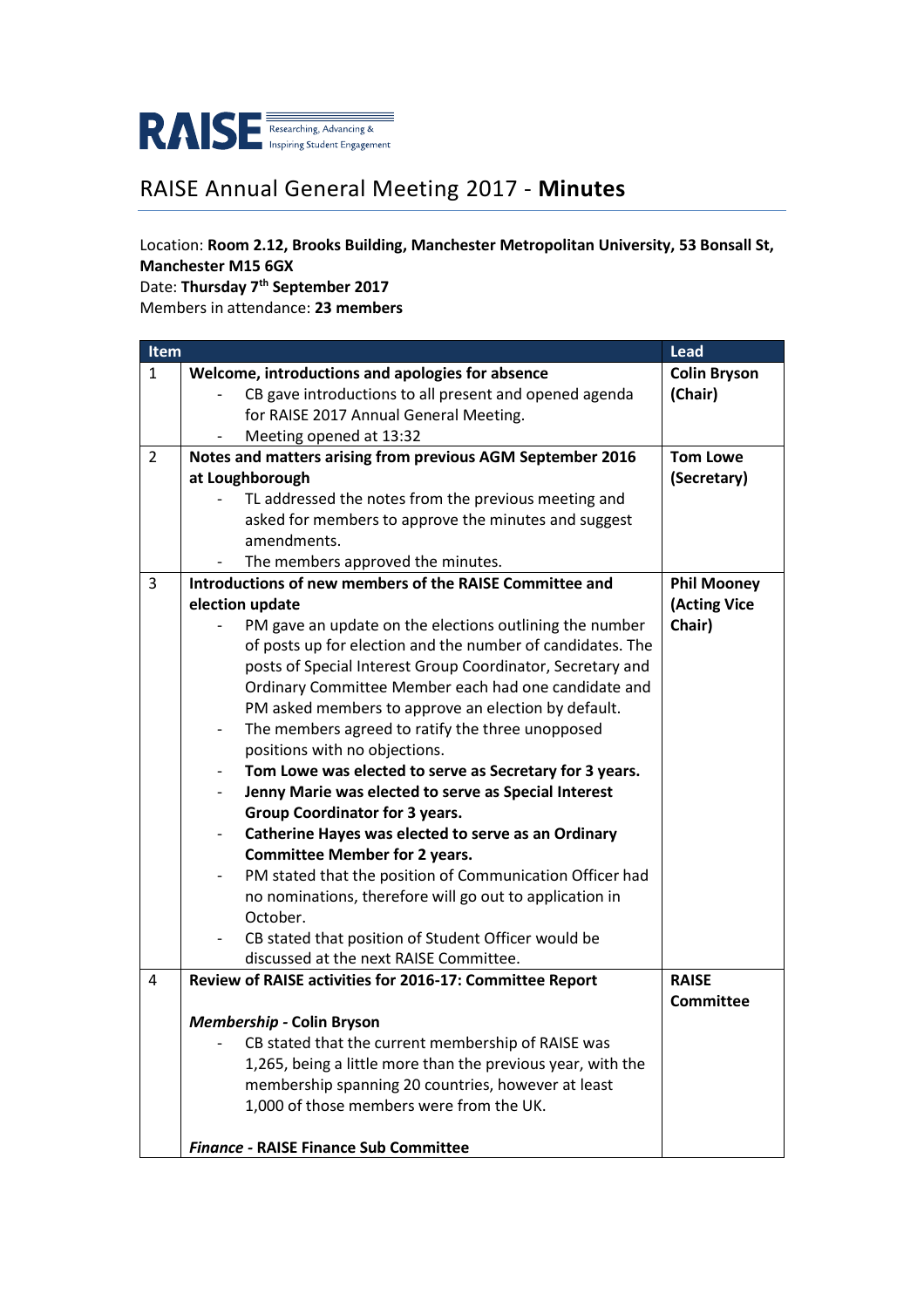|                              | SG reported on the last 6-12 months outlining RAISE's            |  |
|------------------------------|------------------------------------------------------------------|--|
| finances                     |                                                                  |  |
|                              | [COPY and PASTE Finance Report                                   |  |
| $-$                          | SG outlined the need for thinking about the future of            |  |
|                              | RAISE's finance and outlined the plans to explore                |  |
| charitable status.           |                                                                  |  |
|                              | CB then reached out to members present to any with               |  |
|                              | financial or charity background for advice and announced         |  |
|                              | that an email would be circulated for additional members         |  |
|                              | of the Finance Sub Committee.                                    |  |
|                              | <b>Communications and networking - Tom Lowe</b>                  |  |
|                              | TL outlined how RAISE had reached out at several events          |  |
|                              | across the previous year such as the CAN Conference, HEA         |  |
|                              | Conference and ISSOTL to seek new members.                       |  |
|                              | Also TL reported on RAISE gathering printed material and         |  |
|                              | promotion leaflets to give out at external events.               |  |
|                              | SR asked whether RAISE could address its clash with ALT-         |  |
| $C_{1}$                      |                                                                  |  |
|                              | A member of the committee reported that ALT-C sits the           |  |
|                              | week following RAISE next year, therefore there will not         |  |
| be a clash.                  |                                                                  |  |
|                              | SR outlined that ALT-C's agenda is becoming increasingly         |  |
|                              | Student Engagement focused.                                      |  |
|                              | AF pointed out that BERA is also a similar time to RAISE.        |  |
|                              | TL thanked members for feedback.                                 |  |
| Journal - Rachel Forsyth     |                                                                  |  |
|                              | RF outlined the Journals progress and invited members to         |  |
| join the editorial board.    |                                                                  |  |
|                              | RF reminded members that the call for reviewers is still         |  |
|                              | out, how the number of reviewers has doubled in the past         |  |
| year.                        |                                                                  |  |
|                              | The next issue is set to be released in Dec 2017 and a           |  |
|                              | Special Issue call is open until the end of October.             |  |
|                              | Members were asked by RF to seek papers and approach             |  |
|                              | publishable work at the RAISE Conference to publish with         |  |
| the RAISE Journal.           |                                                                  |  |
|                              | CB gave thanks to RF for taking on the journal and for her       |  |
|                              | hard work on the research output of RAISE.                       |  |
| <b>SIGS - Amarpreet Kaur</b> |                                                                  |  |
|                              | AK tabled the below report for members present.                  |  |
|                              |                                                                  |  |
| RAISE AGM 2017: SIG Report   |                                                                  |  |
|                              | • In January 2017 RAISE Committee agreed to allocate the SIGs an |  |
| annual budget                |                                                                  |  |
|                              | of £500, of which only approximately £150 has been spent in the  |  |
| past nine                    |                                                                  |  |
| months                       |                                                                  |  |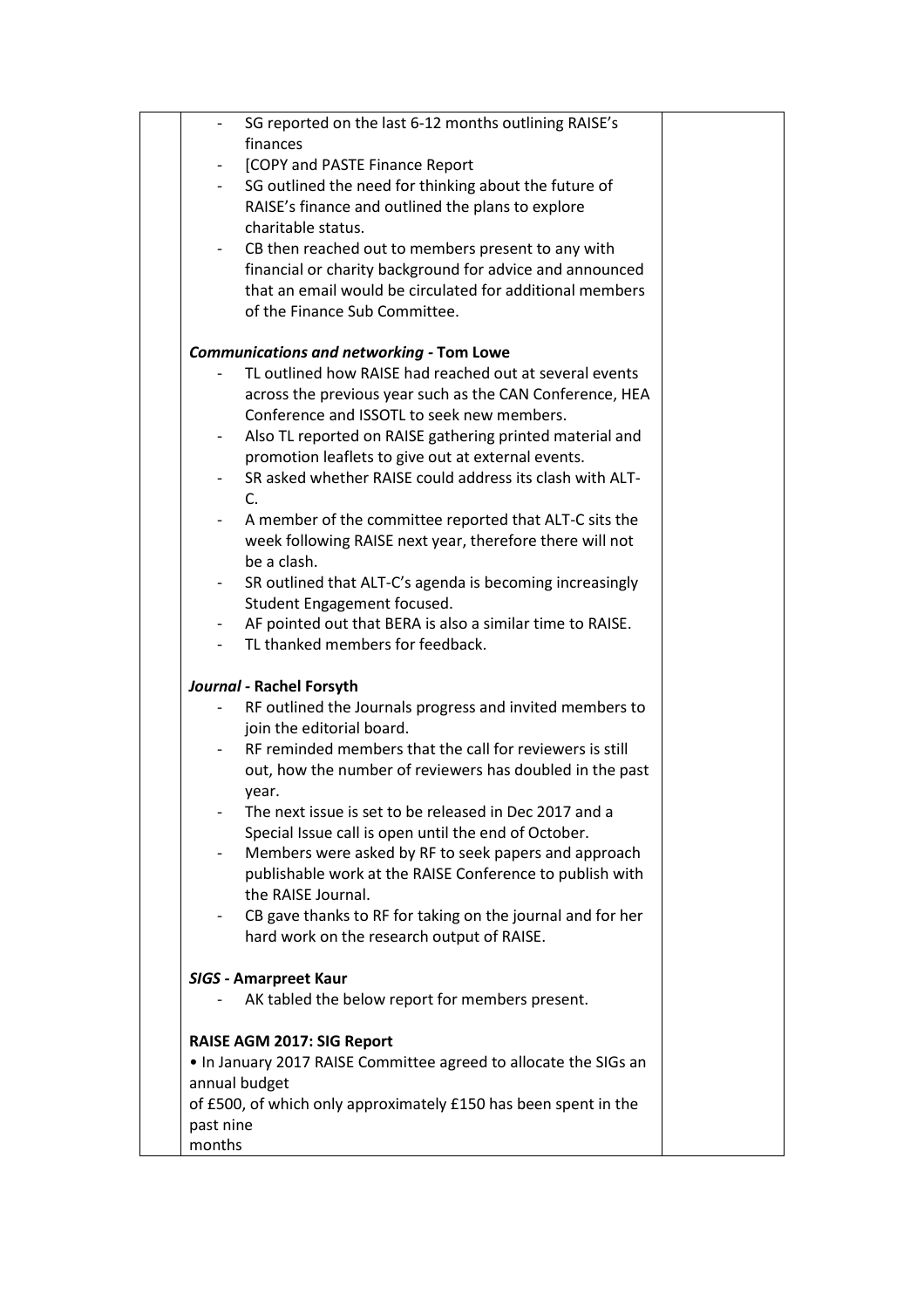| . The Creativity SIG and Enhancement of Graduate Attributes and                                                                      |  |
|--------------------------------------------------------------------------------------------------------------------------------------|--|
| <b>Outcomes SIGs</b>                                                                                                                 |  |
| were discontinued in January and July 2017 respectively, following                                                                   |  |
| consultation<br>with RAISE committee due to severe lack of communication from                                                        |  |
| convenors                                                                                                                            |  |
| o As of January 2017 the Creativity SIG had reported no planned                                                                      |  |
| activity, forthcoming or otherwise, nor had replied to repeated                                                                      |  |
| requests from the SIG coordinator for an update from all/any of                                                                      |  |
| the three convenors                                                                                                                  |  |
| o EGAO had two meetings, one in November 2016 at the                                                                                 |  |
| University of Lincoln, and the other in March 2017 at the                                                                            |  |
| University of Nottingham, neither were reported until August                                                                         |  |
| 2017 after the decision had been made to discontinue the SIG                                                                         |  |
| • The Digital SIG had a web meeting but did not send a report                                                                        |  |
| following the event,                                                                                                                 |  |
| both convenors have now stepped down but it is widely felt by the                                                                    |  |
| RAISE committee, convenors, and general membership that this                                                                         |  |
| SIG should continue if a new convenor is willing to take it over<br>• RAISE is launching a new SIG called Research and Evaluation on |  |
| Friday 8th                                                                                                                           |  |
| September 2017, which largely builds on former REACT Project                                                                         |  |
| o has two meetings planned, first in November 2017 at London                                                                         |  |
| Met, and the second in March 2018 at the University of                                                                               |  |
| Winchester                                                                                                                           |  |
| Assessment:                                                                                                                          |  |
| • Had one online event in June with the LTHE Chat, was reported                                                                      |  |
| to be very Busy still hoping to build resources to host on RAISE                                                                     |  |
| website                                                                                                                              |  |
| . Planned a 'face-to-face' event for 2nd May but cancelled due to                                                                    |  |
| anticipated lowattendance                                                                                                            |  |
| . Has two 'face-to-face' events planned and a Twitter chat for                                                                       |  |
| 2018                                                                                                                                 |  |
| • Looking for a co-convenor                                                                                                          |  |
| . Was renamed to 'Assessment' from 'Engaging Assessments' with<br>committee consultation in April 2017                               |  |
|                                                                                                                                      |  |
| <b>Inclusive Practice:</b>                                                                                                           |  |
| • Hosted two successful events, one on BME attainment in                                                                             |  |
| February at BCU                                                                                                                      |  |
| and the other on Envisioning 2020 in June at Worchester                                                                              |  |
| University                                                                                                                           |  |
| • Has next event planned for February, and another likely to be in                                                                   |  |
| June                                                                                                                                 |  |
| <b>Postgraduate and Professional Practice:</b>                                                                                       |  |
| . Was launched at 2016 conference and has been well received                                                                         |  |
| . Two meetings were successfully hosted at Sunderland Uni in                                                                         |  |
| November and February respectively                                                                                                   |  |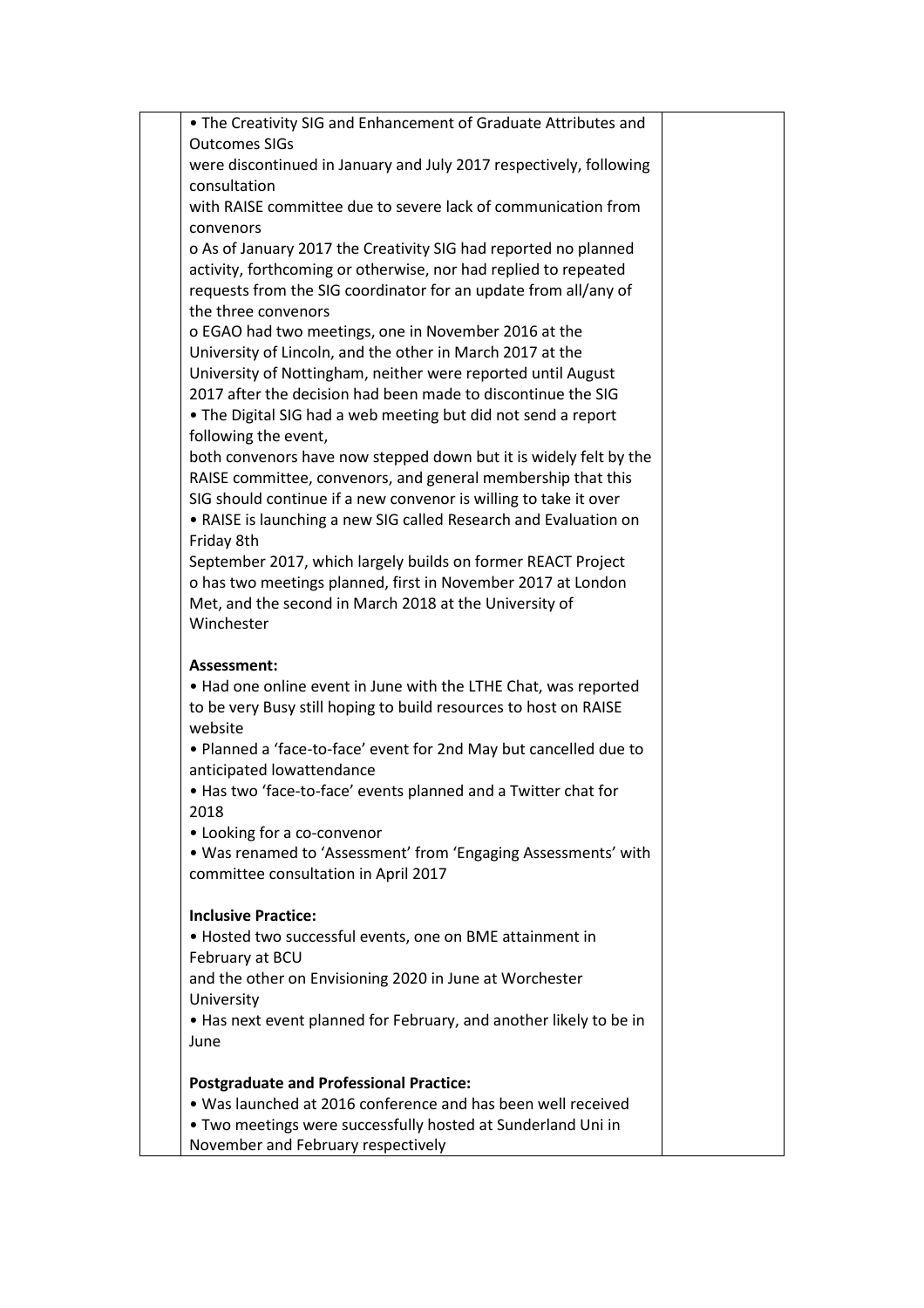|   | • May meeting was postponed due to infeasibility of 30                                                                                         |                     |
|---|------------------------------------------------------------------------------------------------------------------------------------------------|---------------------|
|   | Sunderland staff travelling to another institution<br>• Has three events planned for 17/18 in November, March, and                             |                     |
|   | July                                                                                                                                           |                     |
|   | • Has just over 60 members, over half of which are at Sunderland                                                                               |                     |
|   | Partnership:                                                                                                                                   |                     |
|   | . Was taken over by new convenor, Abbi Flint                                                                                                   |                     |
|   | . Had two events, the first was in January at the University of<br>Westminster and                                                             |                     |
|   | the second was the International Colloquium in June at BCU<br>o latter was a charged event, but had just over 80 attendees                     |                     |
|   | <b>Challenges:</b>                                                                                                                             |                     |
|   | • Engaging people to attend events due to time and locations<br>• Reliance on other institutions had led to events not being<br>delivered (EA) |                     |
|   | • Lack of communication from some convenors led to the<br>discontinuation of                                                                   |                     |
|   | their respective SIGs                                                                                                                          |                     |
|   | • Troubles updating website                                                                                                                    |                     |
|   | <b>Positives:</b>                                                                                                                              |                     |
|   | • Committee request for convenors to diversify location of events<br>was largely                                                               |                     |
|   | received well and appears to have been beneficial on the whole<br>• First SIG convenor meeting was held in July at BCU, was very               |                     |
|   | useful tool for<br>convenors to hear from and interact with each other                                                                         |                     |
|   | • SIG posters are up for the entire conference                                                                                                 |                     |
|   | • All active SIGs have slots on Friday morning to meet during the<br>conference                                                                |                     |
|   | DI thanked AK for being a fantastic SIG Coordinator.                                                                                           |                     |
|   | Administrative support - Colin Bryson                                                                                                          |                     |
|   | CB announced Ella Dyer is taking up the position of<br>administrative assistant for RAISE.                                                     |                     |
| 5 | Looking to the future of RAISE - capacity building plans,                                                                                      | <b>Colin Bryson</b> |
|   | subcommittees, proposed projects and activities<br>CB proposed subcommittees of RAISE to members:                                              | (Chair)             |
|   | <b>Finance and Governance</b>                                                                                                                  |                     |
|   | Journal Editorial Board                                                                                                                        |                     |
|   | <b>Conference Committee</b>                                                                                                                    |                     |
|   | <b>Student Committee</b>                                                                                                                       |                     |
|   | Members approved ideas and did not object or suggest                                                                                           |                     |
|   | other groups.                                                                                                                                  |                     |